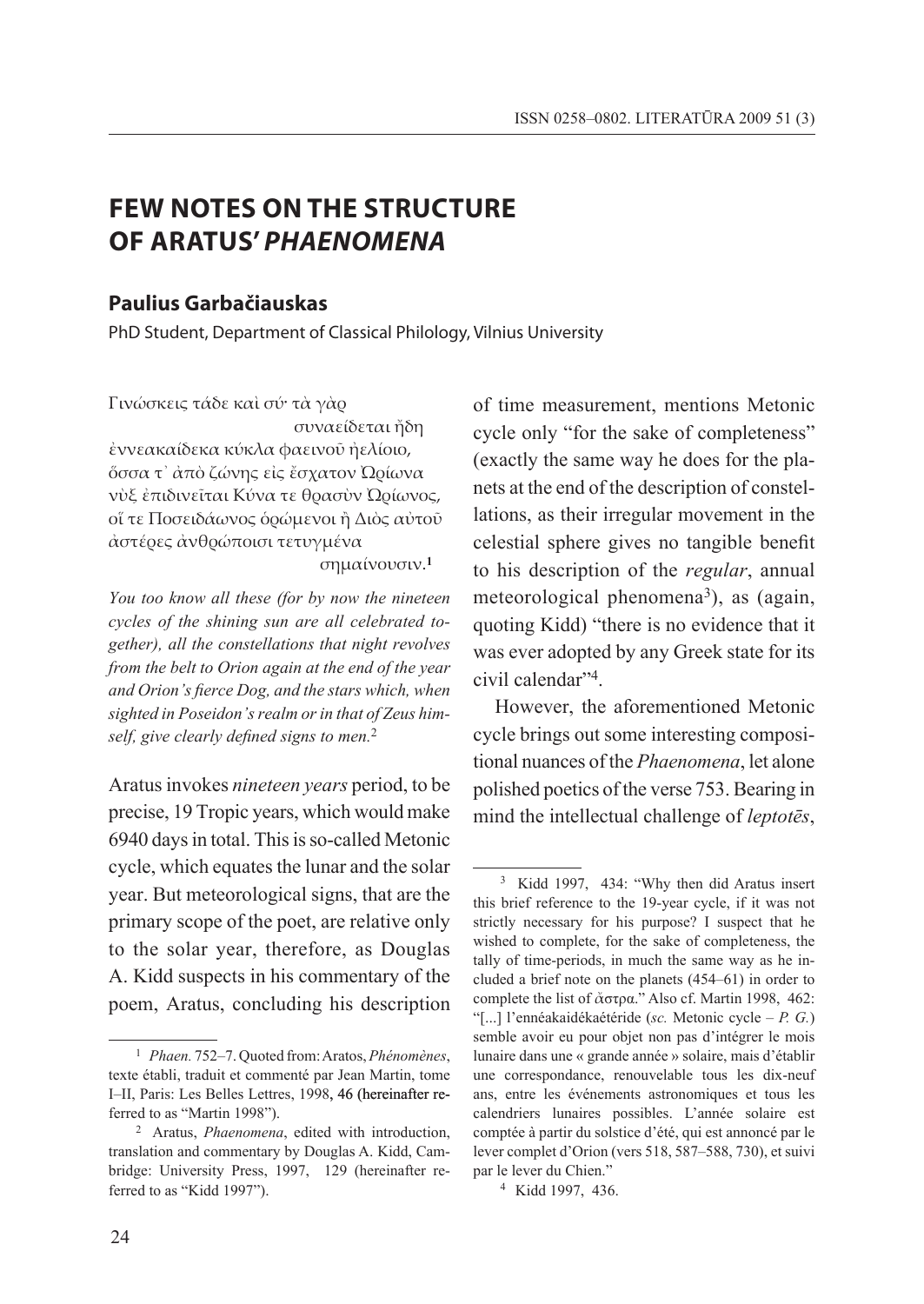which is always thrown down by the Hellenistic poets and should be expected, it emerges, step-by-step, that the poem contains a certain structural symmetry, which is not so evident at first glance. Let's take a closer look at the structural composition of the poem's technical part:

of celestial circles *(c)*, simultaneous risings and settings of the Zodiac constellations that shape the ecliptic circle *(d)*, and the description of time periods *(e)*. The inner compositional harmony of our first large part (*(a)(b)*) is quite evident: the description commences with *northern* circumpolar constellations and

| $19 - 318$ :  | Northern<br>constellations (a)             | Beginning:                      | The Bears (26)                |
|---------------|--------------------------------------------|---------------------------------|-------------------------------|
|               |                                            |                                 | (circumpolar constellations)  |
|               |                                            | End:                            | Capricorn (316)               |
|               |                                            |                                 | (southern Tropic)             |
| $322 - 450$ : | Southern<br>constellations (b)             | Beginning:                      | Orion $\approx$ Cancer (323)  |
|               |                                            |                                 | (northern Tropic)             |
|               |                                            | End:                            | Gemini $\approx$ Cancer (450) |
|               |                                            |                                 | (northern Tropic)             |
| $462 - 558$ : | Celestial circles $(c)$                    | Beginning:                      | Cycle of the year (464)       |
|               |                                            |                                 | Gemini (481) $\bigcap$        |
|               |                                            | End:                            | Gemini $(549)$                |
|               |                                            |                                 | Cycle of the year (551)       |
| 559-732:      | Simultaneous risings<br>and settings $(d)$ | Beginning of the Tropical year: | Orion, rising together with   |
|               |                                            | Cancer                          | Cancer (587-588)              |
|               |                                            | End of the Tropical year:       | Orion, rising together with   |
|               |                                            | Gemini                          | Gemini (730)                  |
| 733-757:      | Periods of month<br>and year $(e)$         | Night (740)                     | Orion's belt (754)            |
|               |                                            | Month (733–739)                 |                               |
|               |                                            | Year (741-751)                  | Orion's edge (755)            |
|               |                                            | Metonic cycle (753)             |                               |

*Fig. Structure of the technical part of* Phaenomena

The major technical part of the poem (except the proem and the description of planets which is irrelevant to the consistency of meteorological signs), up to the verse 757, all this part may be divided into two large parts: description of constellations, on the one hand, and description of time measurement, on the other. While the first large part may be expanded to the description of the northern constellations *(a)* and that of the southern constellations *(b)*, the second large part may be divided into the description

concludes with Gemini that are near Cancer, where the *northern* Tropic is situated (reflected by the arrow on the right). Furthermore, the transition from the northern constellations *(a)* to the southern ones brings out one nice peace of chiastic composition (two crossed arrows and a dotted square): the northern constellations are concluded by Capricorn, where the *southern* Tropic is situated, while the *southern* constellations commence with Orion, which is near Cancer, where, as mentioned earlier, the *northern* Tropic is situated. Besides, one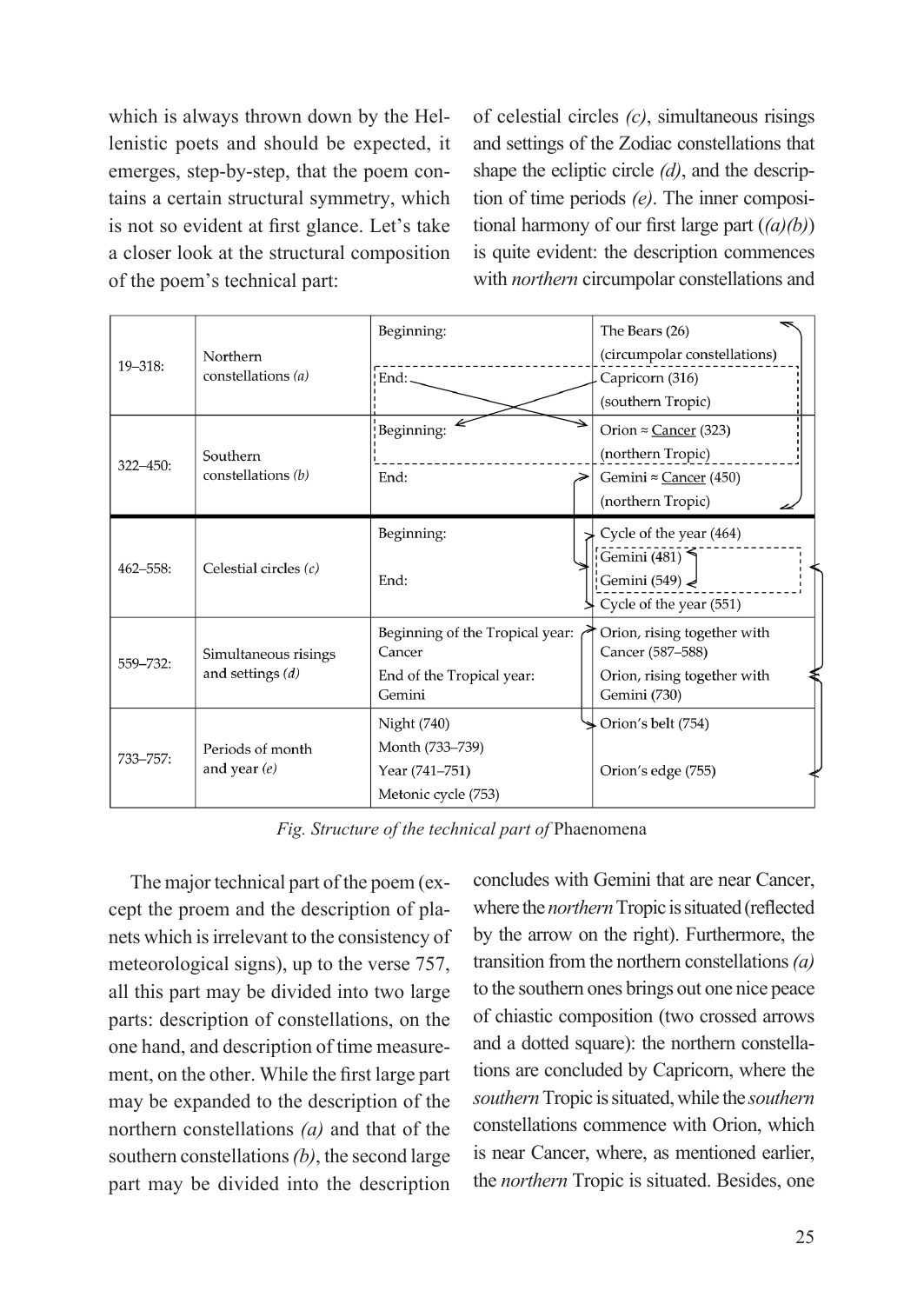can notice a strict system, according to which the technical material is composed: the description of the southern constellations commences and ends practically in the same point of the celestial sphere, and the common point, again, is Cancer (underlined Cancer in the figure).

The constellation of Gemini not only connects two largest structural units together (*(a)(b)* and *(c)(d)(e)*) (arrow connecting two large parts), but also becomes a conjunctive element of the latter: the description of the celestial circles *(c)* starts and ends with Gemini (dotted square), then the description of simultaneous risings and settings ends with Gemini (arrow on the right), which is situated between Cancer and Orion, which is the most important figure of the end of the part *(d)* and the end of the part *(e)* (reflected by two arrows: on the left and on the right).

So, it's quite clear that the core points of this technical part of *Phaenomena* are the neighbouring constellations of Cancer, Gemini, and Orion. Above all, Cancer and Gemini denote respectively the beginning the end of the tropical year (in this constellation, there is a northern, or summer Tropic), therefore can be regarded as seasonal boundaries. Secondly, Orion and his guard, the Great Dog, are extremely clearly visible (enough to remember Sirius, the brightest star in the sky), and thus can be regarded as perfect guides. Thirdly, Orion, including his belt, is one of the oldest, best known, and most easily recognisable constellations. And finally, those three constellations are the Westernmost ones, and this fact is practical, important, and useful for sailors.

Aratus somewhat stresses on cyclic alternation of visible phenomena and inter-

weaves space and time in an astonishingly organic way. This means that his described phenomena exist, above all, in space, as they are visible, but their meaning as such is crystallised only when perceived in time. Mentioned in the beginning of the article, the intellectual challenge of *leptotēs*, which is, technically speaking, the embodiment of principles of the Hellenistic poetics, is perhaps the most important feature of Hellenistic approach to aesthetics, in general. The poem itself can be figuratively regarded as the celestial sphere, a kind of *micro*-cosmos projected to the *macro*-cosmos, which is shaped by Stoic Zeus. Aratus delivers his balanced text—the *Phaenomena*—to the reader exactly the same way as Zeus reveals to men his eternal signs—the *phaenomena*. At the same time his poem becomes one of the divine phenomena and is to be regarded as hierarchically superior to all other signs, through which they are exclusively interpreted and revealed. Thus being *part* of all possible phenomena, the poem is unclosed as *the whole* comprising all other signs that would not be valuable as such or even exist without the presence of the former. All that is scarcely surprising, for it should be expected from a Hellenistic poet, as *leptos* as Aratus. Surprising is the way the poet encrypts this depth-harmony of the plot under some surface-harmony of the poem, which is no less tuneful. From this perspective, the place and role of Metonic cycle in the poem, "Cycle of the cycles", which crowns the description of time periods (begun with the night and proceeded with the month and the year) *(e)*, becomes quite meaningful, although, as it may first seem, Aratus mentions it episodically and without further development.